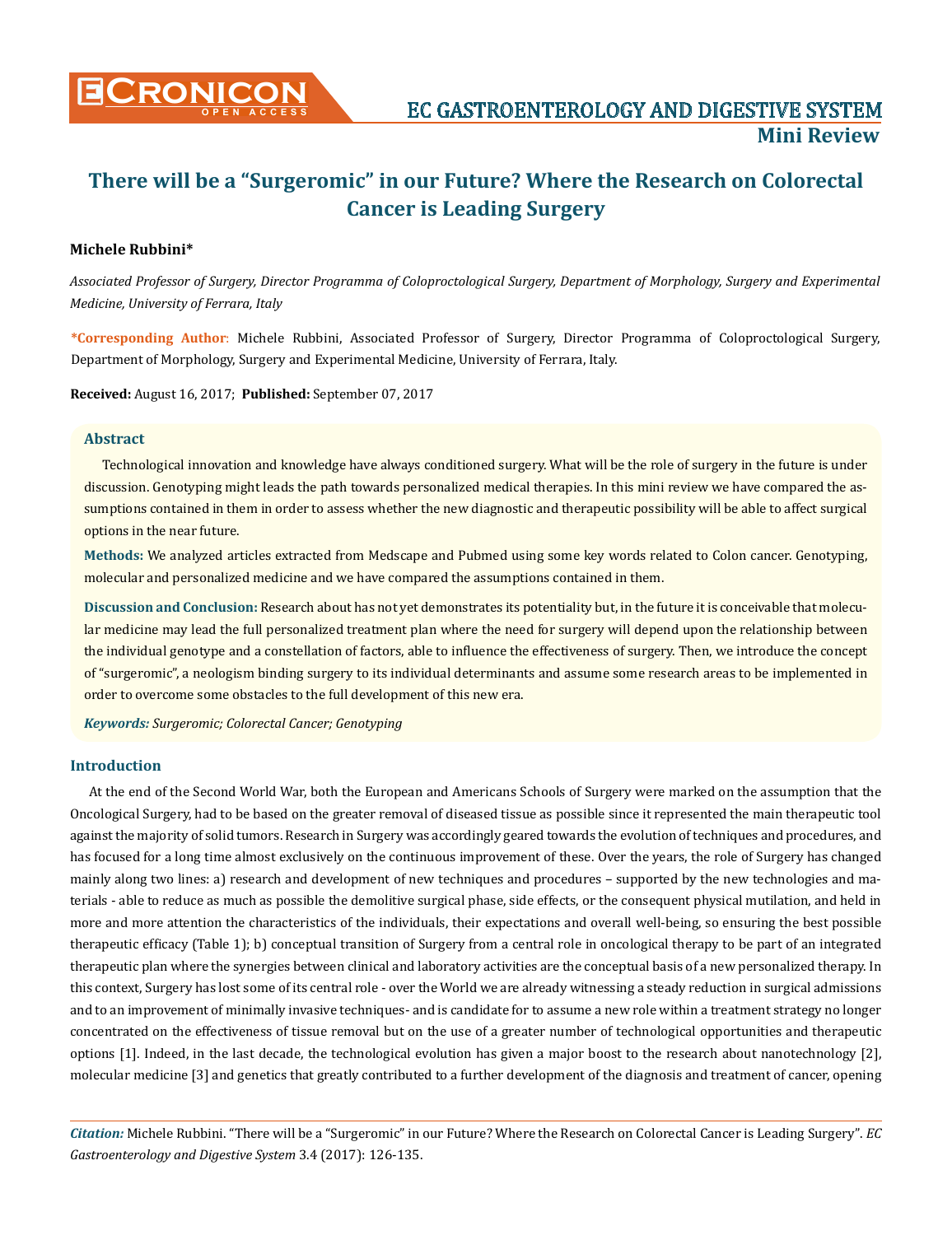the way for intervention increasingly targeted to the characteristics of the patient (Table 2). The next revolution in surgery just relates to the use of nanotechnology [4-6], molecular medicine, genomics [7], and possibility to use molecules that bind selectively to tumor cells at the same time conveying the therapeutic agents (Theranostics) [8]. Thus, as argued by Tremblay., *et al.* research on the role of genomics leads the path towards personalized medical therapies [9], and in the near future it is conceivable that it may lead the full personalized treatment plan [10] including Surgery. If therefore innovation has always produced a substantial improvement in the therapeutic efficacy of surgical procedures and a repositioning of their role, combining them with technical progress and a significant decrease in negative side effects, what can be expect from the relationship between innovation and Surgery in the coming years in terms of further benefit to the patient, technical improvement and about its conceptual role? Just to be able to understand this role we should ask ourselves how the research in surgery, source of its development, will develop in the coming years: has it to continue addressing itself mainly to the technical issues then continuing to recur with a central role in cancer treatment or whether is the research in other fields to redefine the clinical role of surgery, and, consequently, its future lines of research? The hypothesis that is developed here regards these aspects: the role of surgery, in the light of technological developments and new knowledge of molecular medicine and the possible lines of research useful to set this clinical role. In this perspective, the need for surgery will depend upon the complex of relationships which will be elapsing between the individual genotype and a constellation of factors, able to influence the timing, the indication, the amplitude, the technical procedures and the effectiveness of surgery: Beggs., *et al*. [11] discussed the prognostic and predictive role of several biomarkers in colorectal cancer and the possibility to undergo surgery only after considering the possibility of molecular –targeted therapy. They concluded that the selection of the right therapy for the right patient at the right time will have to take account of technological leaps in molecular biology, and were the first to associate the words "surgery" and "omics".

| <b>From</b> | <b>Innovation</b>                                        | <b>Field of application</b>                                                     | <b>Effect on surgery</b>                                                                                                                 |
|-------------|----------------------------------------------------------|---------------------------------------------------------------------------------|------------------------------------------------------------------------------------------------------------------------------------------|
| 1960-70     | Technology equipment and<br>Materials                    | <b>Interventional Endoscopy</b>                                                 | Reduction in open surgery indications, Biliary<br>Tract, Urinary Tract, Prostate                                                         |
| 1970-80     | Technology equipment and<br>Materials                    | <b>Staplers</b>                                                                 | Reduction in invasiveness Abdominal and Thoracic<br>Surgery                                                                              |
|             | Particle Physics                                         | Nuclear Medicine.<br>Radioisotopes                                              | Reduction in invasiveness Brest Surgery                                                                                                  |
|             | Pharmaceutical Chemistry                                 | Anti-ulcer Drugs                                                                | Reduction indications in Gastro-duodenal Surgery                                                                                         |
| 1980-90     | Technology Equipment and<br>Materials                    | Laparoscopic Surgery                                                            | Reduction in invasiveness in General Surgery                                                                                             |
| 1990-00     | Technology Equipment and<br><b>Materials Electronics</b> | Robotics<br><b>Prosthetics Materials</b>                                        | Reduction in invasiveness and<br>Infectious complications                                                                                |
| 2000-10     | Technology equipment and<br>Materials                    | Nanotechnologies<br>Molecular Medicine<br>Genetics and "Omics"                  | Reductions in indications and invasiveness in<br><b>General Surgery</b><br>Nanosurgery                                                   |
| Future      | All Previous and More in<br>Genetics                     | Personalized Genomics<br>Medicine and Surgery<br><b>Decision Making Process</b> | "Surgeomic"? The use of surgery will depend on the<br>individual genetic characteristics and the complex<br>of therapeutic possibilities |

*Table 1: Relationship between innovation and effect on surgery in the second half of last century.*

*Periods expressed in Decades in which started the clinical practice induced by related innovation and consequential effect on Surgery. Innovations of each decade added to the previous realize an overall reduction in number of surgical procedures intended as indications to open surgery, degree of invasiveness measurable as reduction in length of hospital stay, after surgery complications and side effects or socially disabling mutilations.*

*Citation:* Michele Rubbini. "There will be a "Surgeromic" in our Future? Where the Research on Colorectal Cancer is Leading Surgery". *EC Gastroenterology and Digestive System* 3.4 (2017): 126-135.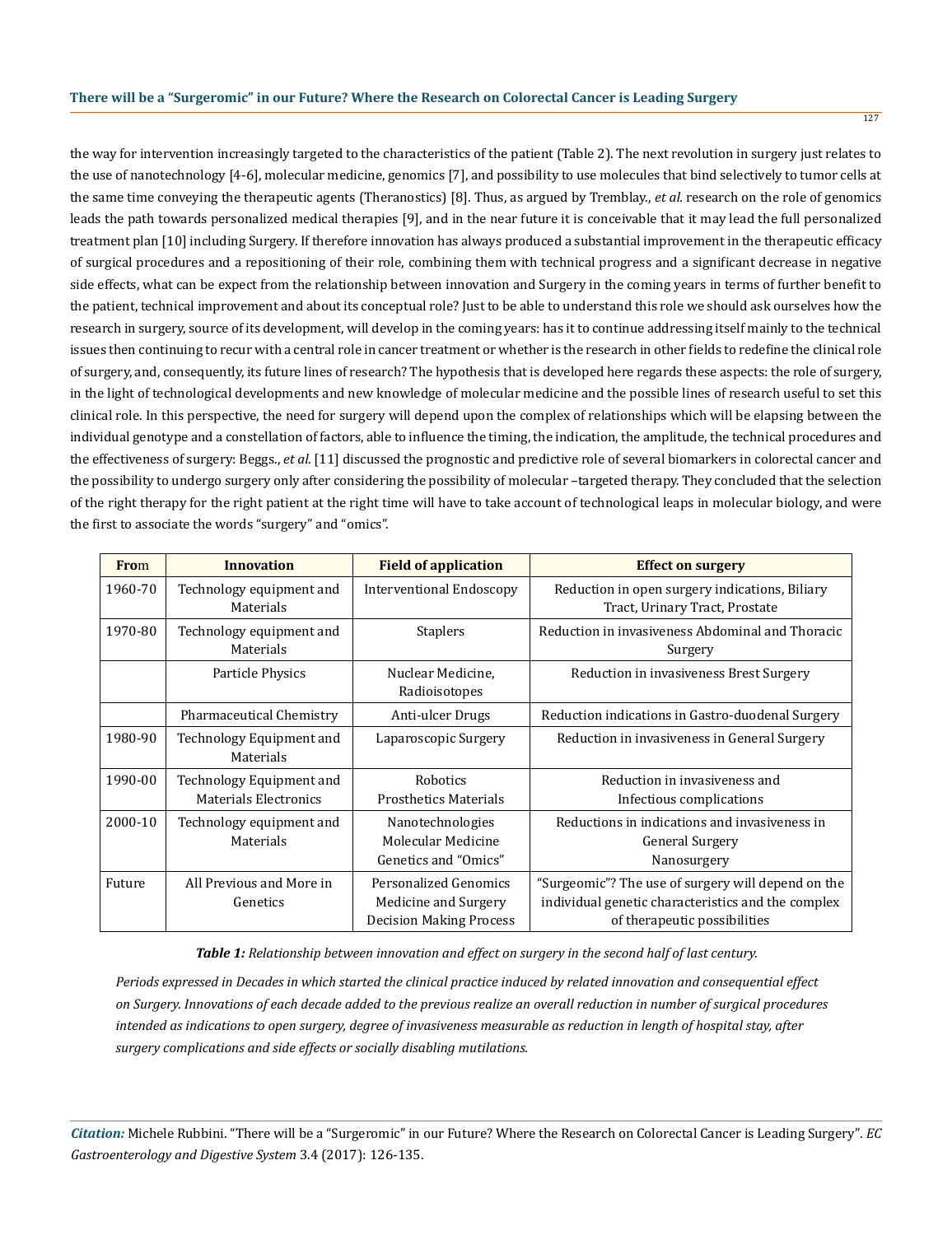128

| <b>Author</b>            | <b>Innovation</b> | <b>Correlation to</b>                                                                               | <b>Clinical Outcome</b>                                                 |  |
|--------------------------|-------------------|-----------------------------------------------------------------------------------------------------|-------------------------------------------------------------------------|--|
| Hong., et al. [13]       | Genotyping        | Diagnosis, Therapy and prognosis                                                                    | Personalized medicine                                                   |  |
| Ginsburg., et al. $[14]$ | Genomic Medicine  | Identify individual risk<br>Guide clinical management                                               | Health care decision making                                             |  |
| Simons., et al. [18]     | Genotyping        | Risk of CRC                                                                                         | Possible modification of therapy response                               |  |
| Billeter., et al. [16]   | MicroRNA          | More aggressive tumor biology<br>Invasiveness<br><b>Formation of Metastasis</b><br>Local recurrence | Possible suppression of tumor<br>progression                            |  |
| Li., et al. [17]         | MicroRNA 215      | Relapse of operated CRC                                                                             | Potential predictive marker of relapse<br>after radical surgery for CRC |  |
| Chae., et al. [52]       | MicroRNA 367      | Prognosis of CRC                                                                                    | Potential marker for prognosis after sur-<br>gery for curative CRC      |  |
| Blanco., $et$ al. $[4]$  | Nanotechnology    | Chemotherapy                                                                                        | Improved anti-tumor efficacy                                            |  |
| Weldon., et al. [5]      | Nanomedicine      | Surgical procedures                                                                                 | Potential to affect the field                                           |  |
| Allhoff F [6]            | Nanomedicine      | Surgical treatment<br>Philosophical aspect                                                          | Conditioning surgical procedures and<br>techniques                      |  |

*Table 2: Relationship between innovation, correlation to cancer diagnosis, treatment or prognosis and clinical outcome in the last decade.*

*Perspectives about the role of surgery in the treatment plan have to be considered in the context of the personal characteristics of the patient opening the way for a real future personalized treatment*

## **Methodology**

A search was conducted on Pubmed and Medscape using the key words "Molecular medicine" and "Colorectal Cancer": respectively 4747 and 5176 articles were found. Adding the key word "decision making "they were respectively 569 and 1430; adding the key word "biomarker", 60 and 1355 and finally adding "genotyping" 50 and 198. Considering the articles present in both the research engines and excluding articles published as reviews or news in not scientific journal, remain 75 articles. A second search regarded articles about "nanomedicine" and "colorectal cancer": 201 articles resulted on Pubmed and adding "genomic" and "personalized Therapy" resulted 18 articles. The same search on Medscape gave 251 articles. By removing from these news, and reviews on non-biomedical journals remain 27 articles and /or internet sites. From a total of 120 we finally considered useful for our review 51 issues including 49 articles and 2 websites.

## **Discussion**

# **The "omics"**

The suffix "omics" has no precise or unique meaning: in biology adding the suffix makes the meaning of the word dynamic, since it indicates not only the characteristics of the discipline but also the techniques, the set of functions, the relationships between them and with other internal and external environments and the changes that, as a result of these interactions, can be generated. Especially in the last ten years, a large amount of information derived from studies of Nutrigenomics [12], (the study of how specific genetic polymorphisms interact with the bioactive food components in conditioning the level of cancer risk related to the dietary habits), Transcriptomics, (the study of the RNA transcripts produced by the genome at any time and the changes under different circumstances due to different patterns of gene expression), Metabolomics, (the study of the metabolites and how they are affected by specific cellular processes), Proteomics (the study of protein structure and function expressed by a genome), has been added to those relating to the Pharmacogenomics (the study of genetic variations that influence individual response to drugs) and has opened new horizons in research and therapy of cancer. The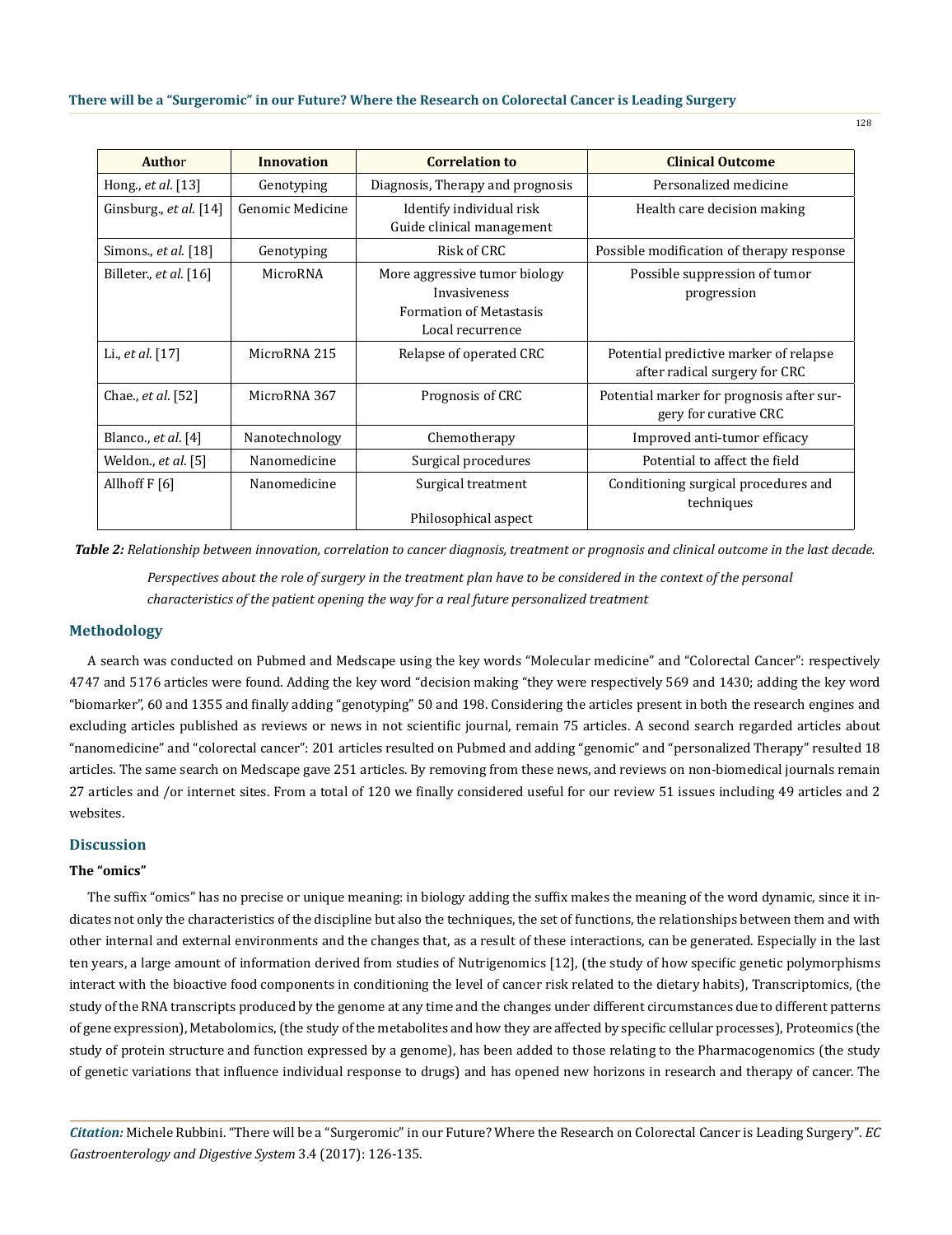field of colorectal cancer diagnosis and treatment is, from this point of view, highly topical. Today we currently talk about individual risk, personalized medicine and/or therapy [13] and individual response to pharmacological treatment, precisely in dependence on some of those characteristics defined by the "omics" that, as argued by Ginsburg and Willard [14], concern - "information from individual genomes, which is a fast-moving area of technological development, is spawning a social and information revolution among consumers that will undoubtedly affect health care decision making" -meaning that the whole treatment plan may have different outcomes depending on the personal characterization given by omics, abandoning the old concept of "one size fits all" in order to land a real personalized treatment plans [15].

In other words it means that the treatment plan may depend on personal ability to respond to chemotherapy, to develop metastasis, be able to use predictive or prognostic markers of outcome of surgery [16-18].

#### **Which research in Surgery in our future?**

The treatment plan for a cancer patient is currently the result of an interdisciplinary vision that takes place in a single path defined by the combined action of several therapeutic modalities and that is basically made up Chemotherapy, Radiotherapy and Surgery but already today the research about the use of nanoplatforms [19,20], the possibilities arising from the knowledge in molecular medicine, pharmacogenomics and genotyping shows us a new way to determine both the possibility and efficacy of treatments, lying the foundation of a personalized treatment. In this context, the knowledge of the genetic characteristics of a patient related to its diseases risk and to its chance to have benefit from chemotherapy or other targeted therapies allows us to draw up his own plan of both prevention and treatment. Indeed the research conducted so far, evidence of a difference in risk of cancer depending on the presence of some SNPs: in particular, in the context of neoplastic disease of the Colon and Rectum in the last decade there have been important and significant developments that have led to the identification of several SNPs - 16 genes and 35 SNPs as listed by Slattery., *et al*. [21] (Table 1) – and / or Signaling Pathways whose activity is closely linked to the onset, development, progression and metastasis of cancer [22,23], as they are understanding some of the features of therapeutic effectiveness depending on the presence or absence of particular SNPs, or specific combined oncogenic pathways: to date, we can talk about of SNPs able to affect increase or decrease of the risk of getting cancer or the efficacy of specific pharmacological treatments [24-26]. Most recently Zhand., *et al.* listed 47 SNPs [27] (Table 1), but at present day they are not fully considered medically actionable [28]. Tremblay., *et al*. refer that, currently, 10% of marketed medications propose or recommend genetic testing for optimal treatment [9]; Bartley., *et al*. [29] although considering that few biomarkers have given clinical evidence of reliability, underline their potential to improve outcomes for patients. Katsios., *et al*. [30] argue specifically about the possibility that genomic medicine will change the practice in surgical oncology and believe that this is the real challenge for the future of Surgery.

Thus, genotyping becomes preliminary to setting personalized plan of prevention and treatment of neoplastic disease, the prediction of metastasis or the effectiveness of surgery alone compared to the combination of surgery and chemo or radio-chemotherapy. Sinicrope [31] argued about the relationship among patients with MSI-H cancer, time of recurrence and survival with surgery alone compared to MSI-L patients, introducing the concept that genotyping is preliminary to the choice of therapy. Surgery, is posed, therefore, in a new position since the use of it will change in the timing, indications, amplitude of the demolition and prognostic expectations depending on the individual patient's compliance to all those factors, in turn, determined by its individual gene structure. Finally, performing surgery as the first or second instance may be decided on the basis of the individual capability to respond to drugs toxicity, to their metabolizing or intracellular transport, e.g. or as proposed by Dancey on the basis of new knowledge on molecular and genetic features of colorectal cancer [32].

In a recent study [33] Dalerba., *et al*. argued that in stage II CDX2 –negative disease colon cancer patients, currently treated with surgery alone, adjuvant chemotherapy might be a treatment option, then placing the surgical option in a subordinate position with regard to the presence of this biomarker. Biomedical research of surgical interest is currently strongly focused on topics related to the possibility to translate in clinical practice the prognostic, predictive and therapeutic potentiality of markers and biomarkers [34,35] rather than about

*Citation:* Michele Rubbini. "There will be a "Surgeromic" in our Future? Where the Research on Colorectal Cancer is Leading Surgery". *EC Gastroenterology and Digestive System* 3.4 (2017): 126-135.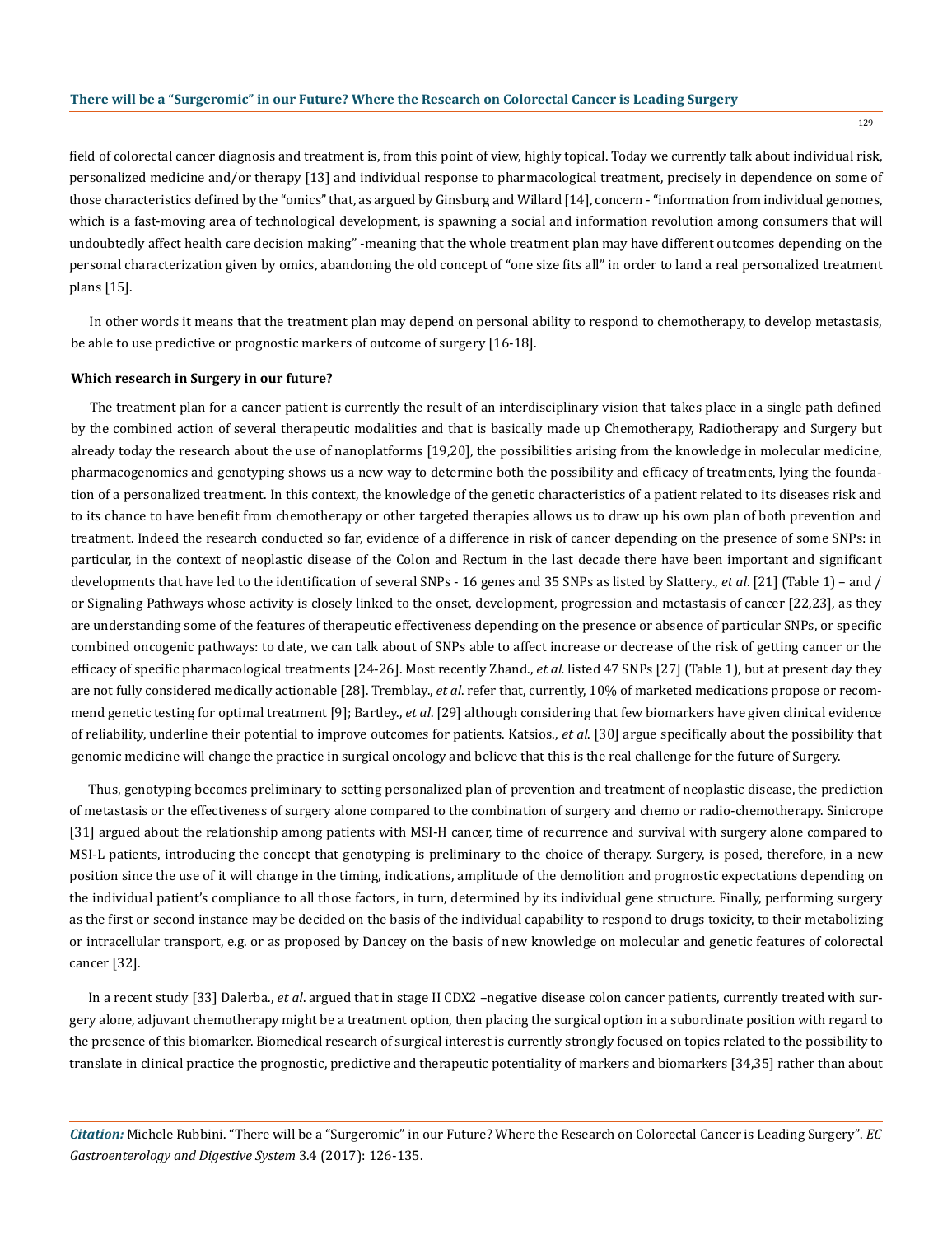surgical techniques, especially in CRC. Johnston [36] refers about 15% of sporadic CRC are characterized by deficient DNA mismatch – repair related to mutations of MLH1, MSH2, MSH6, PMS" genes and invite to study in deep the role of MSR and other genes features in predicting response of chemotherapy and associated therapies.

So, will we have a future without surgery? Probably with less surgery surely with a different kind and role of surgery [37]. Currently this is only a perspective since despite the enthusiasm that current research produce, the results have not yet concretized with their transfer into clinical practice and we are not yet able to have diagnostic and therapeutic pathways applicable to individual patients directly resulting from such research [38].

Despite the recommendations for caution in the predictive test validation [39] and the need facing to conflicting results of having new large sample size well-structured trials [40] we must to continue the research in that direction, because "it is the right things to do for our patients" as asserted by Kalady [41] It is therefore feasible, that Surgery, will become a not-of-first-instance-therapeutic-tool, conditioned by nanotechnology, biomolecular and pharmacogenomics procedures [42,43]: we can then define this dynamic interaction introducing the term "surgeromic", a hybrid neologism which lexically binds surgery to its individual determinant and that defines that specific set of individual characteristics and environmental conditions, lifestyles, habits, in which the use of surgical therapy is mediated by the characteristics of individual responsiveness of the patient to the various therapies which in turn can determine both the timing and the type of surgery in the context of a more comprehensive treatment plan.

Whether this is the future, which kind of research in Surgery has needed to continue playing a key role in the personalized oncological treatment? Among the current major barriers to be overcome to transport on the clinical level the current outlook are represented by the cost still too high to standardize this new type of diagnostic [44], by the intratumoral heterogeneity which requires different treatment lines for different cell subpopulations in the same tumor [45] and that consequently also the most interesting biomarkers have not been studied in the complex context of the individual cancer subtypes [46] and by the methods of evaluation of accuracy of gene expression signatures to address the therapeutic path for Colorectal cancer patients [47] (Table 3). Besides these there are many topics and many levels on which to develop further research for testing the hypothesis considering that not a unique research but a whole body of research should aim to fully demonstrate the utility of genotyping as a basis for personalized medicine [9].

| <b>Barrier</b>              | <b>State of art</b>                                                                                                                                      | <b>Perspectives</b>                                                                                                                               | <b>Possible</b><br>outcome                                              | <b>Clinical application</b>                                                                                            |
|-----------------------------|----------------------------------------------------------------------------------------------------------------------------------------------------------|---------------------------------------------------------------------------------------------------------------------------------------------------|-------------------------------------------------------------------------|------------------------------------------------------------------------------------------------------------------------|
| Cost                        | Still too high.<br>Need for continuous updates and<br>technological improvements<br>following knowledge about<br>molecular characteristics of<br>cancers | New projects involving the<br>large-scale introduction of<br>diagnostic and genotyping<br>analysis<br>Betters cost-effectiveness<br>ratio         | Cost reduction                                                          | Increased use of genetic<br>profile in making<br>decision<br>Improvement of<br>personalized therapy                    |
| Intratumor<br>heterogeneity | Presence of subpopulation of<br>cancer cell needing different<br>therapeutic agents or tools                                                             | Better knowledge of molecu-<br>lar characteristics of single<br>tumor and ability to identify<br>mutations and their role in<br>developing cancer | Correspondence<br>between tumor<br>and molecular<br>markers             | Better accuracy in<br>prediction of tumor and<br>patient response to<br>targeted therapy                               |
| Diagnostic<br>Accuracy      | Currently not sufficient for<br>clinical routine application or to<br>change the course of treatment                                                     | Greater use of international<br>projects and controlled clini-<br>cal trails                                                                      | New stratifica-<br>tion of patients<br>with reference<br>to the therapy | Identification of a set of<br>therapeutic personalized<br>options including<br>procedures and<br>directions to surgery |

*Table 3: Main barriers to the development of diagnostic and therapeutic paths addressed to personalized surgery.*

*Citation:* Michele Rubbini. "There will be a "Surgeromic" in our Future? Where the Research on Colorectal Cancer is Leading Surgery". *EC Gastroenterology and Digestive System* 3.4 (2017): 126-135.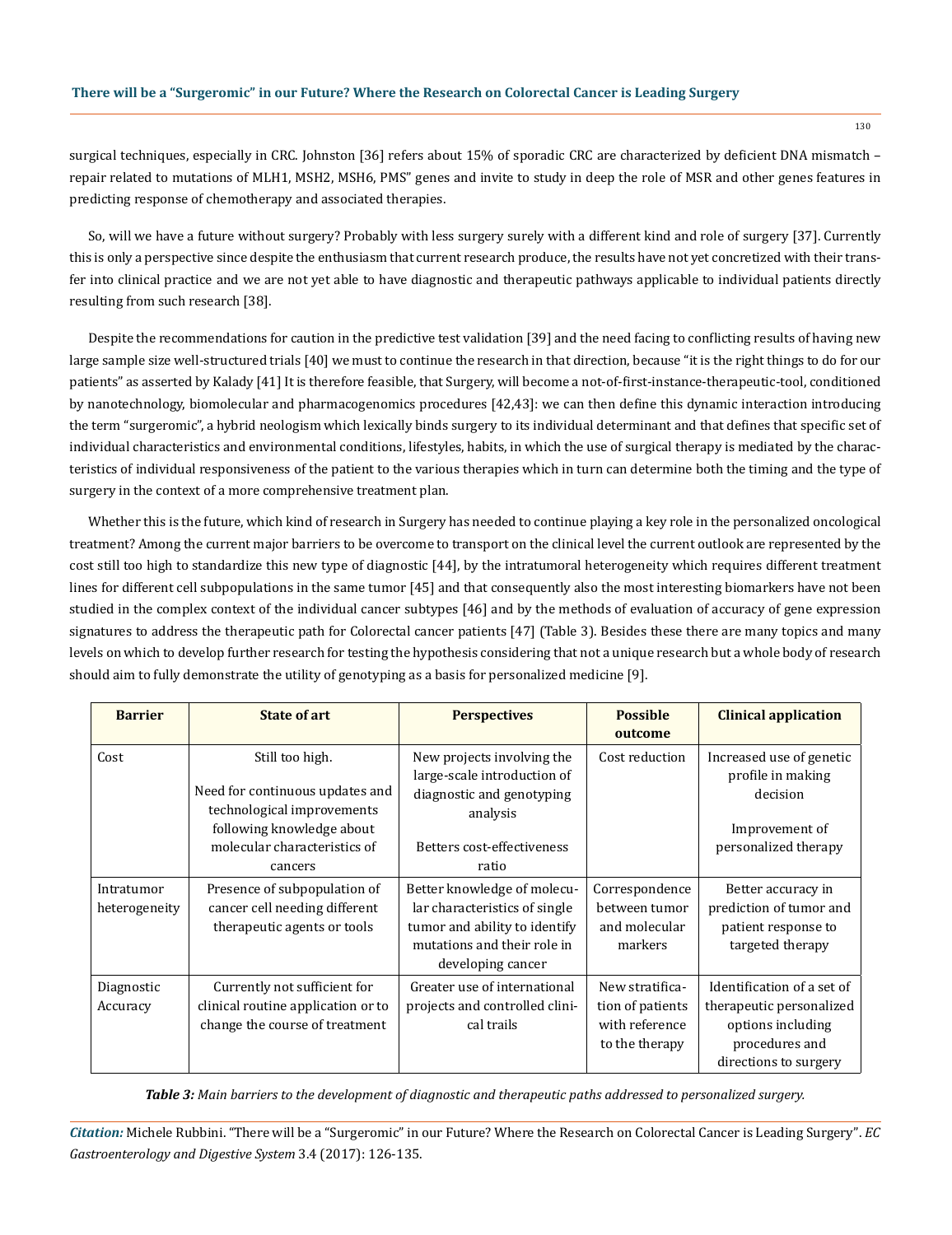So, in the next decade, considering also the five major lessons proposed by Collins [7] the research should develop issues which can further define: a) genotyping associated to susceptibility to cancer; b) the personal characteristics of useful use of chemotherapy; c) the personal characteristics of prognosis following surgery, and specifically:

- 1) **Scientific Researches Themes**: a) New associations between diseases and genes; b) interaction between polygenes and environmental factors; c) the combinations of SNPs that, in turn, condition signaling pathways and transcription; d) genomic tools able to precise prediction and treatment of therapy; e) the role of diagnostic and prognostic evaluation of cancer patients of microRNAs; f) biomarkers and their role in assessing oncological treatment and follow up; g) new therapeutic and diagnostic methods arising from technological innovation; h) new surgical techniques coming from use of new technologies.
- 2) **Organization Patterns**: To establish prophylactic paths for patients who show positive diagnosis for cancer susceptibility and /or a personalized therapeutic one that is affordable even to Public or Mixed Health System. To do that it is necessary to create projects involving the large-scale introduction of diagnostic and genotyping analysis whether they are established or new [48] in order to increase efficiency, lowering costs and encourage the construction of models of personalized medicine and surgery as that reported by Brunicardi., *et al.* whose ultimate goal is summarized by the sentence: "the genomic profile guides choice of therapy" [49].
- 3) **Laws and the Health Care System**: On example of Genomics and Personalized Medicine Act of 2007 [50] have to be proposed and approved laws and decrees defining objectives, guidelines and funding, supporting new health strategies that recognize the value of personalized genomic medicine and redefine the areas in which Health in the coming years will develop.
- 4) **Educational programs**: The educational curricula in the Schools of Medicine should aim to increase the knowledge of both genomic and its interrelationships with diseases and awareness for the next generation of healthcare workers, surgeons included, that genetic information can be used to induce people to adopt behaviors and actions useful for the prevention and treatment of diseases [51].

| <b>Executive Summary</b>           |                                                                                                                                                                                                                                                                                                                                     |  |  |
|------------------------------------|-------------------------------------------------------------------------------------------------------------------------------------------------------------------------------------------------------------------------------------------------------------------------------------------------------------------------------------|--|--|
| Genotyping                         | These fields have to be investigated further: a) susceptibility to cancer (SNPs association for colorectal<br>cancer e.g.); b) the personal characteristics of useful use of chemotherapy; c) identification and<br>composition of groups at risk of cancer.                                                                        |  |  |
| Molecular<br>Medicine              | To verify the presence of predictive biomarkers. Expand clinical research on the role of Micro RNA and<br>Signaling pathways in order to identify predictive biomarkers of disease and their actual predictive<br>reliability                                                                                                       |  |  |
| Nanomedicine                       | To treat and monitor the effectiveness of therapy. Deeper search of new nano platforms for diagnosis and<br>intracellular multi therapy. Search imaging techniques are able to identify more precisely the diseased<br>cells and their targets for the treatment.                                                                   |  |  |
| Surgeromics                        | Use of surgery depending on the results of a new diagnostic and therapeutic pathway dictated both by the<br>individual genotyping and the current availability of technologies. This will lead to further benefits for the<br>patient and resource savings for health systems                                                       |  |  |
| Personalized<br>treatment          | Orient the medicine towards the creation of personalized pathways of treatment. To do that it is necessary<br>to create projects involving the large-scale introduction of diagnostic and genotyping analysis, in order to<br>increase efficiency, lowering costs and encourage the construction of models of personalized medicine |  |  |
| Laws and<br>Health Care<br>Systems | Single national Health Systems have to be proposing and approving laws and decrees defining objectives,<br>guidelines and funding, supporting new health strategies that recognize the value of personalized genomic<br>medicine and redefine the areas in which Health in the coming years will develop.                           |  |  |
| Education                          | The educational curricula in the Schools of Medicine should aim to increase the knowledge of both<br>genomic and its interrelationships with diseases and awareness for the next generation of healthcare<br>workers, surgeons included, as this will lead to new benefits for patients and lower overall costs for<br>governments  |  |  |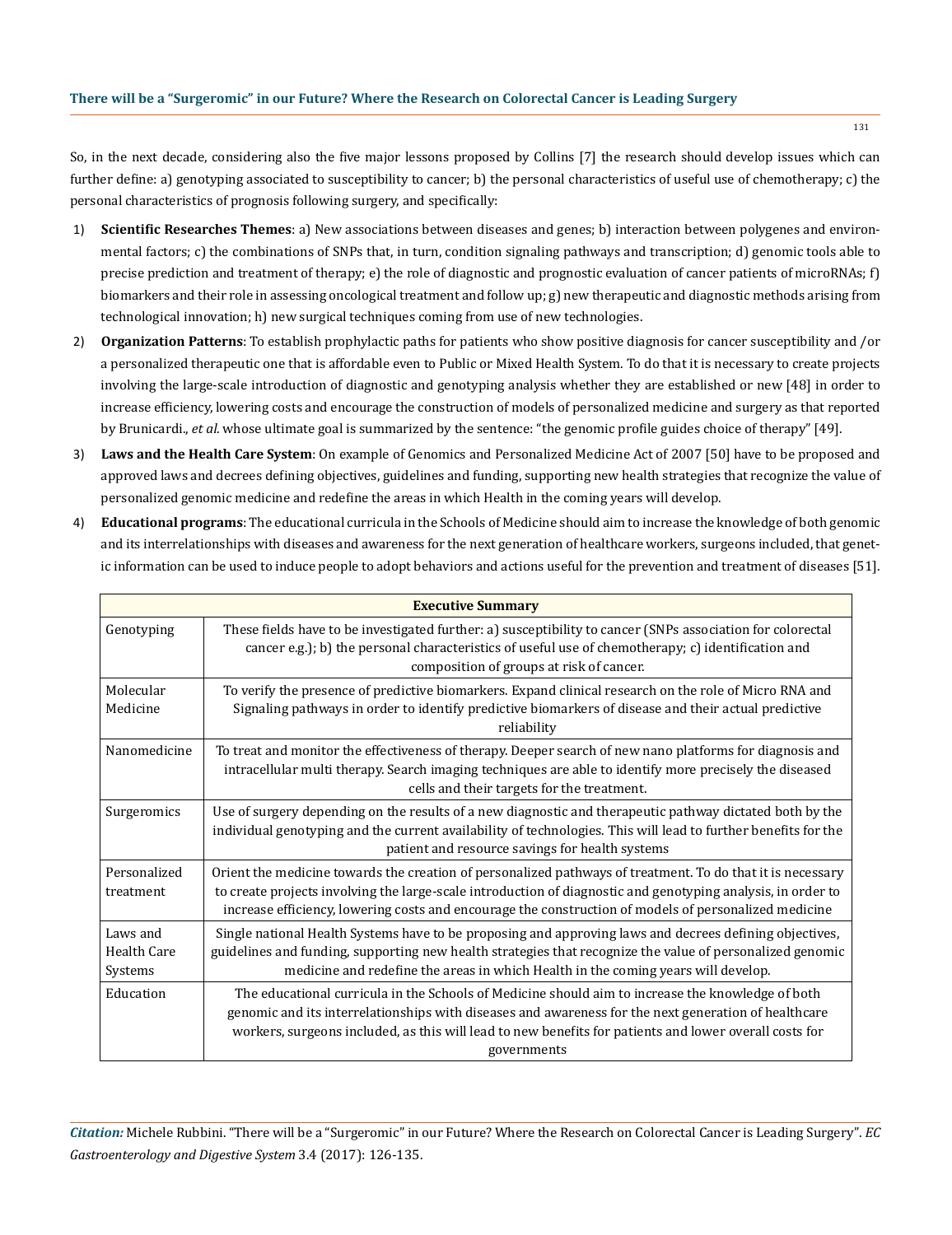## **Conclusion**

Surgery is a changing world and its role in oncology as well. Much remains to be understood and defined, to transfer the daily clinical practice perspectives on which it is developing research in the field of colorectal cancer. At present research on biomarkers and their role in predicting the outcome of the diagnostic or therapy has not yet given us the option to transfer the obtained results into clinical practice, although encouraging. But the future is traced and moves towards a greater understanding of the individual genotype and its clinical applications and a new era is at the door. "Surgeromics" is a neologism, with which mean a field concerned with the use of surgery depending on the results of a new diagnostic and therapeutic pathway dictated both by the individual genotyping and the current availability of technologies, knowledge and diagnostics and that could represent the word where to converge the sum of the results of new research lines: "genotipyng" will be the basis to identify susceptible individuals and personal responsiveness to therapy; "molecular medicine" the methodology through which to verify the presence of predictive biomarkers; "nanomedicine" and imaging applied to it the way for treat and monitor the effectiveness of treatment. The results of the research conducted so far on the issue of "omics" indicate that cancer therapy is moving even more towards personalized formulas and even surgery, is moving to a new collocation in the context of a more general treatment plan, so taking part in a major new therapeutic revolution, in another step forward the clinical use of new technologies and becoming a new tool of a new customized mode to address cancer prevention and therapy. In this context research in Surgery has to lead to a its new role in the evolving word of cancer treatment, abandoning the presumption of still being the center of I this. Surgery remains an important therapeutic tool and the new research needs to be addressed to maximize the use of its benefits in the context of a personalized therapy that ever more will take advantage from knowledge coming from the molecular biology in administering the entire treatment plan of the cancer patient.

# **Grants**

I have no support in the form of grants or any other form.

# **Conflict of Interest**

I have no conflict of interest.

### **Bibliography**

- 1. [Satava RM. "How the Future of Surgery is Changing: Robotics, telesurgery, surgical simulators and other advanced technologies".](https://depts.washington.edu/surg/biointel/Future-of-Surgery-0606.pdf)
- 2. [Gmeiner WH and Ghosh S. "Nanotechnology for cancer treatment".](https://www.ncbi.nlm.nih.gov/pubmed/26082884) *Nanotechnology Reviews* 3.2 (2015): 111-122.
- 3. Reimers MS., *et al*[. "Biomarkers in precision therapy in colorectal cancer".](https://www.ncbi.nlm.nih.gov/pmc/articles/PMC3937997/) *Gastroenterology Report* 1.3 (2013): 166-183.
- 4. Blanco E., *et al*[. "Nanomedicine in cancer therapy: innovative trends and prospects".](https://www.ncbi.nlm.nih.gov/pubmed/21447010) *Cancer Science* 102.7 (2011): 1247-1252.
- 5. Weldon C., *et al*. "Nanotechnology for Surgeons". *[Wiley Interdisciplinary Reviews: Nanomedicine and Nanobiotechnology](http://onlinelibrary.wiley.com/doi/10.1002/wnan.128/abstract)* 3 (2011): [223-228.](http://onlinelibrary.wiley.com/doi/10.1002/wnan.128/abstract)
- 6. [Allhoff F. "The coming era of nanomedicine".](https://www.ncbi.nlm.nih.gov/pubmed/19998074) *American Journal of Bioethics* 9.10 (2009): 3-11.
- 7. [Collins F. "Has the revolution arrived?"](https://www.ncbi.nlm.nih.gov/pubmed/20360716) *Nature* 464.7289 (2010): 674-675.
- 8. Kirui DK., *et al*[. "Targeted near-IR hybrid magnetic nanoparticles for in vivo cancer therapy and imaging".](https://www.ncbi.nlm.nih.gov/pubmed/23219875) *Nanomedicine* 9.5 (2013): [702-711.](https://www.ncbi.nlm.nih.gov/pubmed/23219875)
- 9. [Tremblay J and Hamet P. "Role of genomics on the path to personalized medicine".](https://www.ncbi.nlm.nih.gov/pubmed/23021037) *Metabolism* 62.1 (2013): S2-S5.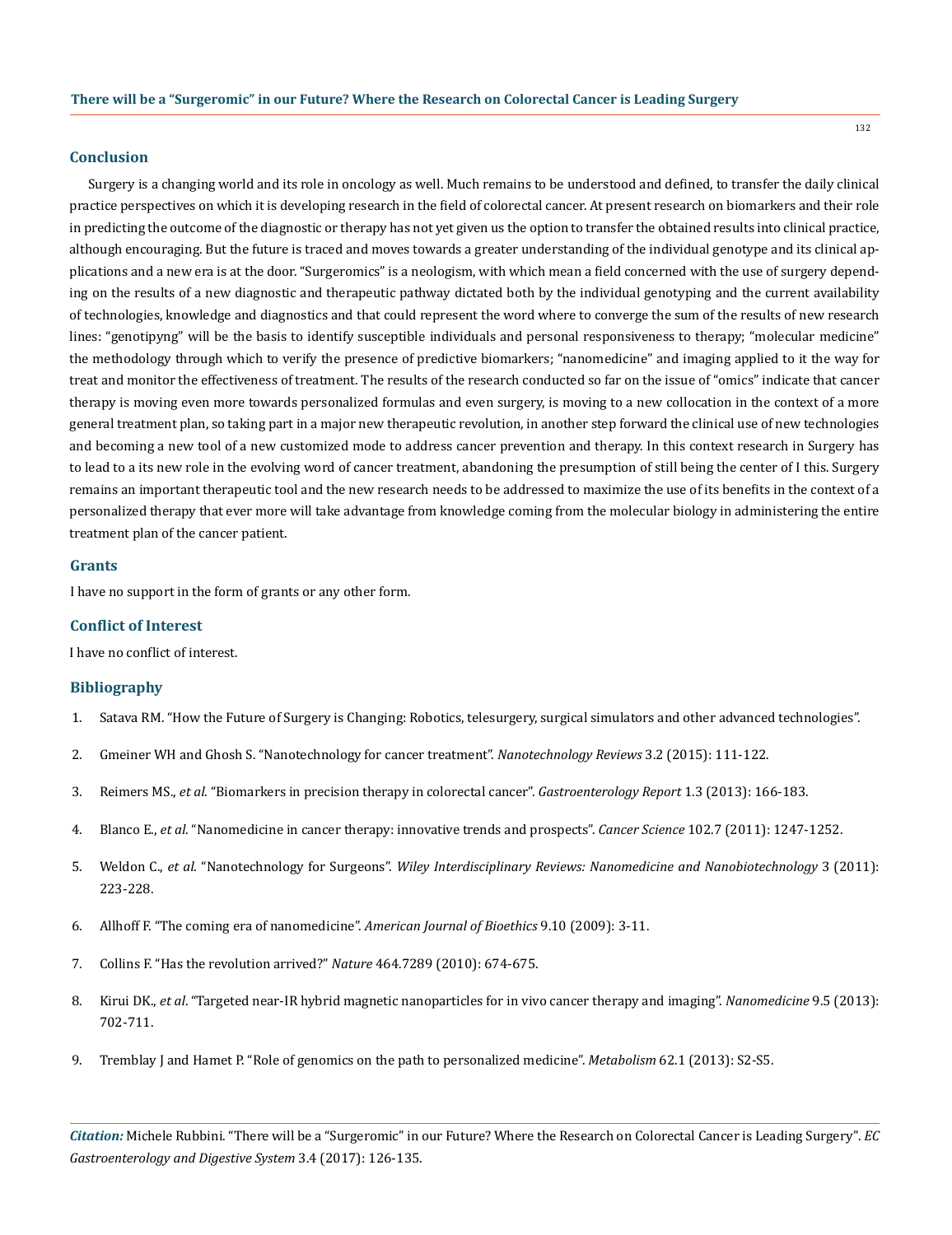## **There will be a "Surgeromic" in our Future? Where the Research on Colorectal Cancer is Leading Surgery**

- 10. [Kalia M. "Personalized oncology: recent advance and future challenges".](https://www.ncbi.nlm.nih.gov/pubmed/22999010) *Metabolism* 62.1 (2013): S11-S14.
- 11. [Beggs AD and Dilworth MP. "Surgery in the era of the omics revolution".](https://www.ncbi.nlm.nih.gov/pubmed/25627134) *British Journal of Surgery* 102.2 (2015): e29-e40.
- 12. [Riscuta G and Dumitrescu RG. "Nutrigenomics: implications for breast and colon cancer prevention".](https://www.ncbi.nlm.nih.gov/pubmed/22359305) *Methods in Molecular Biology* [863 \(2012\): 343-358.](https://www.ncbi.nlm.nih.gov/pubmed/22359305)
- 13. [Hong KW and Oh B. "Overview of personalized medicine in the disease genomic era".](https://www.ncbi.nlm.nih.gov/pubmed/21034525) *BMB Reports* 43.10 (2010): 643-648.
- 14. [Ginsburg GS and Willard HF. "Genomic and Personalized Medicine: foundations and applications".](https://www.ncbi.nlm.nih.gov/pubmed/19931193) *Translational Research* 154.6 [\(2009\): 277-287.](https://www.ncbi.nlm.nih.gov/pubmed/19931193)
- 15. [Rosenblum D and Peer D. "Omics-based nanomedicine: the future of personalized oncology".](https://www.ncbi.nlm.nih.gov/pubmed/23941830) *Cancer Letters* 352.1 (2014): 126-136.
- 16. Billeter AT., *et al*[. "MicroRNAs. New helpers for surgeons?"](https://www.ncbi.nlm.nih.gov/pubmed/22019341) *Surgery* 151.1 (2012): 1-5.
- 17. Li S., *et al*[. "MicroRNA-215 inhibits relapse of colorectal cancer patients following radical surgery".](https://www.ncbi.nlm.nih.gov/pubmed/23532818) *Medical Oncology* 30.2 (2013): [549.](https://www.ncbi.nlm.nih.gov/pubmed/23532818)
- 18. Simons CC., *et al*[. "A novel classification of colorectal tumors based on microsatellite instability, the CpG island methylator phenotype](https://www.ncbi.nlm.nih.gov/pubmed/23532114)  [and chromosomal instability: implication for prognosis".](https://www.ncbi.nlm.nih.gov/pubmed/23532114) *Annals of Oncology* 24.8 (2013): 2048-2056.
- 19. Su-Eon Jin., *et al*[. "Targeted Delivery System of Nanobiomaterials in Anticancer Therapy: From Cells to Clinics".](https://www.ncbi.nlm.nih.gov/pubmed/24672796) *BioMed Research International* [\(2014\): 814208.](https://www.ncbi.nlm.nih.gov/pubmed/24672796)
- 20. Madani SY., *et al*[. "A new era of cancer treatment: carbon nanotubes as drug delivery tools".](https://www.ncbi.nlm.nih.gov/pmc/articles/PMC3230565/) *International Journal of Nanomedicine* 6 [\(2011\): 2963-2979.](https://www.ncbi.nlm.nih.gov/pmc/articles/PMC3230565/)
- 21. Slattery ML., *et al*[. "Genetic Variation in the Transforming Growth Factor Signaling Pathway, Lifestyle Factors an Risk of Colon or](https://www.ncbi.nlm.nih.gov/pubmed/22513431)  Rectal Cancer". *[Diseases of the Colon and Rectum](https://www.ncbi.nlm.nih.gov/pubmed/22513431)* 55.5 (2012): 532-540.
- 22. [The Cancer genome Atlas network. "Comprehensive molecular characterization of human colon and rectal cancer".](https://www.ncbi.nlm.nih.gov/pubmed/22810696) *Nature* 487.7407 [\(2012\): 330-337.](https://www.ncbi.nlm.nih.gov/pubmed/22810696)
- 23. Pasche B., *et al*[. "Constitutively decreased TGFBR1 allelic expression is a common finding in colorectal cancer and is associated with](https://www.ncbi.nlm.nih.gov/pubmed/20500843)  three TGFBR1 SNP's". *[Journal of Experimental and Clinical Research](https://www.ncbi.nlm.nih.gov/pubmed/20500843)* 29 (2010): 57-62.
- 24. Liao X., *et al*[. "Aspirin Use, Tumor PIK3CA mutation and Colorectal-Cancer Survival".](https://www.ncbi.nlm.nih.gov/pubmed/23094721) *New England Journal of Medicine* 367.17 (2012): [1596-1606.](https://www.ncbi.nlm.nih.gov/pubmed/23094721)
- 25. Sun T., *et al*[. "A combined oncogenic pathway signature of BRAF, KRAS and PI3KCA mutation improves colorectal cancer classification](https://www.ncbi.nlm.nih.gov/pubmed/22798500)  [and cetuximab treatment prediction".](https://www.ncbi.nlm.nih.gov/pubmed/22798500) *Gut* 62.4 (2013): 540-549.
- 26. Lin M., *et al*[. "Genetic polymorphisms in MicroRNA-related genes predictors of clinical outcomes in colorectal adenocarcinomas](https://www.ncbi.nlm.nih.gov/pubmed/22661538)  patients". *[Clinical Cancer Research](https://www.ncbi.nlm.nih.gov/pubmed/22661538)* 18.14 (2012): 3982-3991.
- 27. Zhang K., *et al*[. "Genetic variations in colorectal cancer risk and clinical outcome".](https://www.ncbi.nlm.nih.gov/pubmed/24764655) *World Journal of Gastroenterology* 20.15 (2014): [4167-4177.](https://www.ncbi.nlm.nih.gov/pubmed/24764655)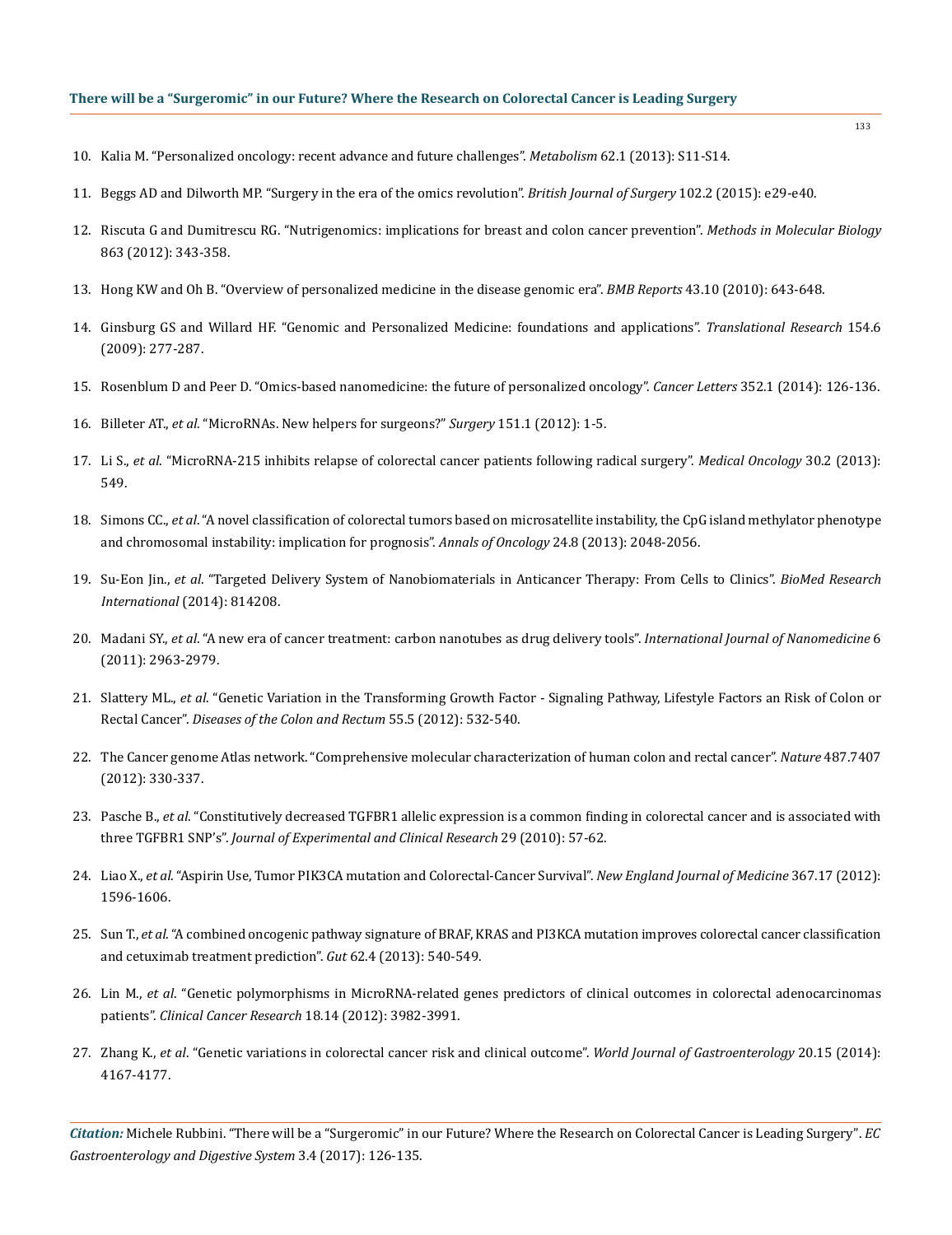- 28. Gray SW., *et al*[. "Personal genomic Testing for Cancer Risk: Result from the Impact of personal genomic study".](http://ascopubs.org/doi/abs/10.1200/JCO.2016.67.1503) *Journal of Clinical Oncology* [35.6 \(2017\): 636-644.](http://ascopubs.org/doi/abs/10.1200/JCO.2016.67.1503)
- 29. [Bartley AN and Hamilton SR. "Select Biomarkers for tumor of the Gastrointestinal Tract. Present and Future".](https://www.ncbi.nlm.nih.gov/pubmed/25333834) *Archives of Pathology [and Laboratory Medicine](https://www.ncbi.nlm.nih.gov/pubmed/25333834)* 139.4 (2015): 457-468.
- 30. Katsios C., *et al*[. "Translating Cancer Genomes Sequencing Revolution into Surgical Oncology Practice".](https://www.ncbi.nlm.nih.gov/pubmed/21195428) *Journal of Surgical Research* [173.2 \(2012\): 365-369.](https://www.ncbi.nlm.nih.gov/pubmed/21195428)
- 31. Sinicrope FA., *et al*[. "DNA mismatch repair status and colon recurrence and survival in clinical trials of 5-fluorouracil-based adjuvant](https://www.ncbi.nlm.nih.gov/pubmed/21597022) therapy". *[Journal of the National Cancer Institute](https://www.ncbi.nlm.nih.gov/pubmed/21597022)* 103.11 (2011): 863-875.
- 32. Dancey JE., *et al*[. "The genetic basis for cancer treatment decisions".](https://www.ncbi.nlm.nih.gov/pubmed/22304912) *Cell* 48.3 (2012): 409-420.
- 33. Dalerba P., *et al*[. "CDX2 as a Prognostic Biomarker in Stage II and Stage III Colon Cancer".](https://www.ncbi.nlm.nih.gov/pubmed/26789870) *New England Journal of Medicine* 374.3 [\(2016\): 211-222.](https://www.ncbi.nlm.nih.gov/pubmed/26789870)
- 34. Van Schaeybroeck S., *et al*[. "Implementing prognostic and predictive biomarkers in CRC clinical trials".](https://www.ncbi.nlm.nih.gov/pubmed/21321566) *Nature Reviews Clinical Oncology* [8.4 \(2011\): 222-232.](https://www.ncbi.nlm.nih.gov/pubmed/21321566)
- 35. Lech G., *et al*[. "Colorectal cancer tumor markers and biomarkers: recent therapeutic advances".](https://www.ncbi.nlm.nih.gov/pubmed/26855534) *World Journal of Gastroenterology* [22.5 \(2016\): 1745-1755.](https://www.ncbi.nlm.nih.gov/pubmed/26855534)
- 36. [Johnston PG. "Identification of Clinically Relevant Molecular Subtypes in Colorectal Cancer: The Dawning of a new era".](https://www.ncbi.nlm.nih.gov/pubmed/24718513) *The Oncologist* [19.5 \(2014\): 568-573.](https://www.ncbi.nlm.nih.gov/pubmed/24718513)
- 37. [Kaiser AM. "Evolution and future of laparoscopic colorectal surgery".](https://www.ncbi.nlm.nih.gov/pmc/articles/PMC4223245/) *World Journal of Gastroenterology* 20.41 (2014): 15119-15124.
- 38. Perez RO., *et al*[. "Should We Give Up The Search for a Clinically Useful Gene Signature for the Prediction of Response of Rectal Cancer](https://www.ncbi.nlm.nih.gov/pubmed/27505119) to Neoadjuvant Chemoradiation?" *[Diseases of the Colon and Rectum](https://www.ncbi.nlm.nih.gov/pubmed/27505119)* 59.9 (2016): 895-897.
- 39. Richman SD., *et al*[. "How close are we to standardised extended RAS gene mutation testing? The UK NEQAS evaluation".](https://www.ncbi.nlm.nih.gov/pubmed/27681846/) *Journal of [Clinical Pathology](https://www.ncbi.nlm.nih.gov/pubmed/27681846/)* 70.1 (2016): 58-62.
- 40. Xu Y., *et al*[. "Association between BHMT gene rs3733890 polymorphism and cancer risk: evidence from a meta-analysis".](https://www.ncbi.nlm.nih.gov/pubmed/27578989) *OncoTargets and Therapy* [9 \(2016\): 5225-5233.](https://www.ncbi.nlm.nih.gov/pubmed/27578989)
- 41. [Kalady MF. "Lessons Learned From the Quest for Gene Signatures That Predict Treatment Response in Rectal Cancer".](https://www.ncbi.nlm.nih.gov/m/pubmed/27505120/) *Diseases of the Colon and Rectum* [59.9 \(2016\): 898-900.](https://www.ncbi.nlm.nih.gov/m/pubmed/27505120/)
- 42. [Ziogas D and Roukos DH. "Genetics and personal genomics for personalized breast cancer surgery: progress and challenges in re](https://www.ncbi.nlm.nih.gov/pubmed/19322611)search and clinical practice". *[Annals of Surgical Oncology](https://www.ncbi.nlm.nih.gov/pubmed/19322611)* 16.7 (2009): 1771-1778.
- 43. Morgan Courtney E., *et al*[. "Targeted Nanotherapies for the Treatment of Surgical Diseases".](https://www.ncbi.nlm.nih.gov/pubmed/26756763) *Annals of Surgery* 263.5 (2016): 900-907.
- 44. [Wetterstrand K. "DNA Sequencing Costs: Data from the NHGRI Genome Sequencing Program \(GSP\)".](https://www.genome.gov/sequencingcostsdata/)
- 45. Hardiman KM., *et al*[. "Intra-tumor genetic heterogeneity in rectal cancer".](https://www.ncbi.nlm.nih.gov/pubmed/26568296) *Laboratory Investigation* 96.1 (2016): 4-15.